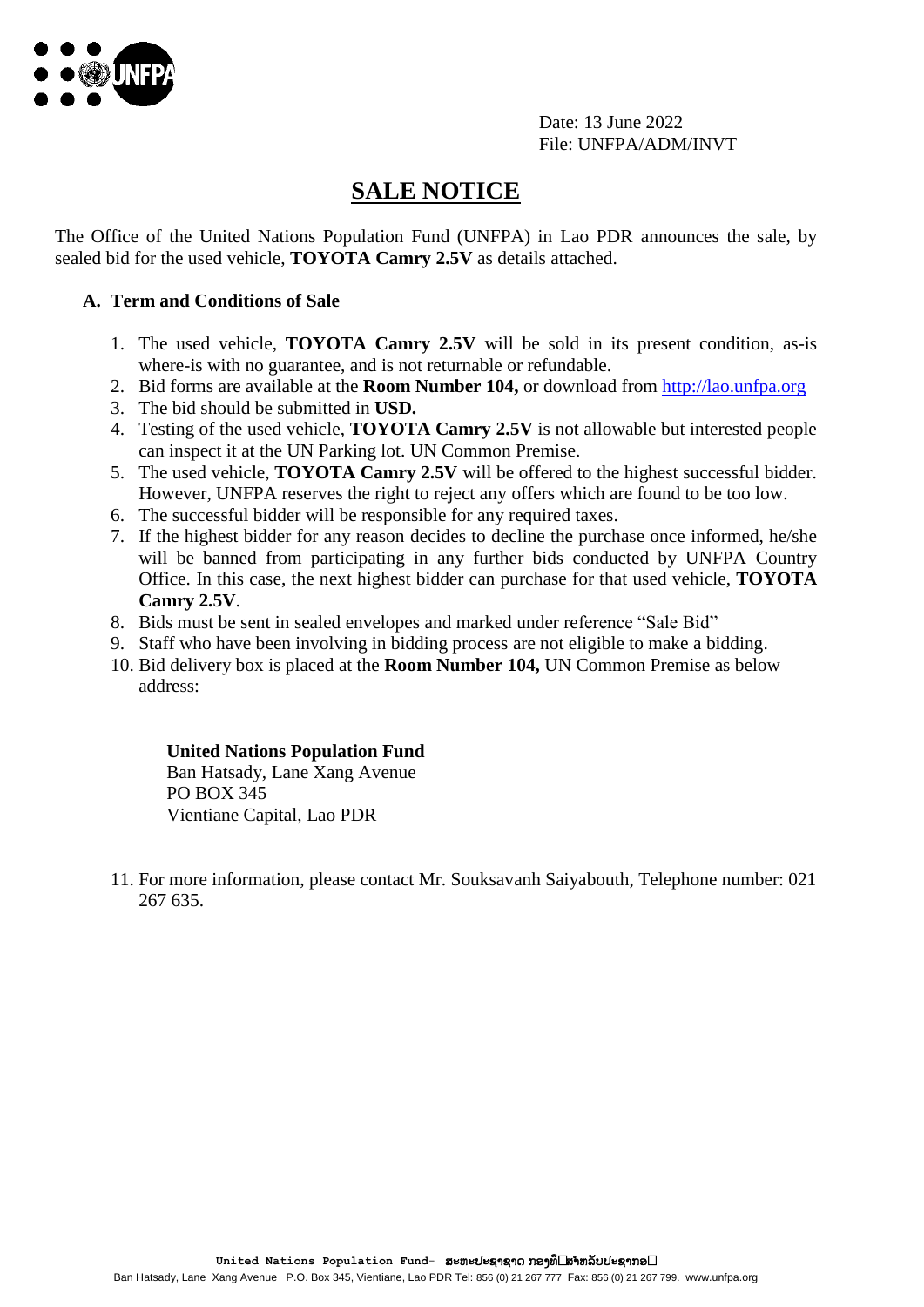

**B.** Schedule of Sale

| 1. 13 Jun to 1 July 2022: | The used vehicle, TOYOTA Camry 2.5V could be<br>inspected at the UN Parking lot. UN Common Premise<br>during working hours at 13:00-16:30 hours. |
|---------------------------|--------------------------------------------------------------------------------------------------------------------------------------------------|
| 2. 4 July 2022:           | Deadline for bid submission at the Room Number 104,                                                                                              |
|                           | UN Common Premise at 16:00 hours.                                                                                                                |
| 3. 5 July 2022:           | The bids will be opened at UNFPA Country Office at                                                                                               |
|                           | $10:00$ hours                                                                                                                                    |
| 4. 6 July 2022:           | The successful bidder will be posted at the Receptionist                                                                                         |
|                           | Office, UN Common Premise                                                                                                                        |
| 5. 7 to 14 July 2022:     | Payment process and sale TOYOTA Camry 2.5Vshould                                                                                                 |
|                           | be removed.                                                                                                                                      |

UNFPA is not bound to accept any proposal and reserves the right to cancel the bidding process at any time without thereby incurring any liability to the bidders.



53.02